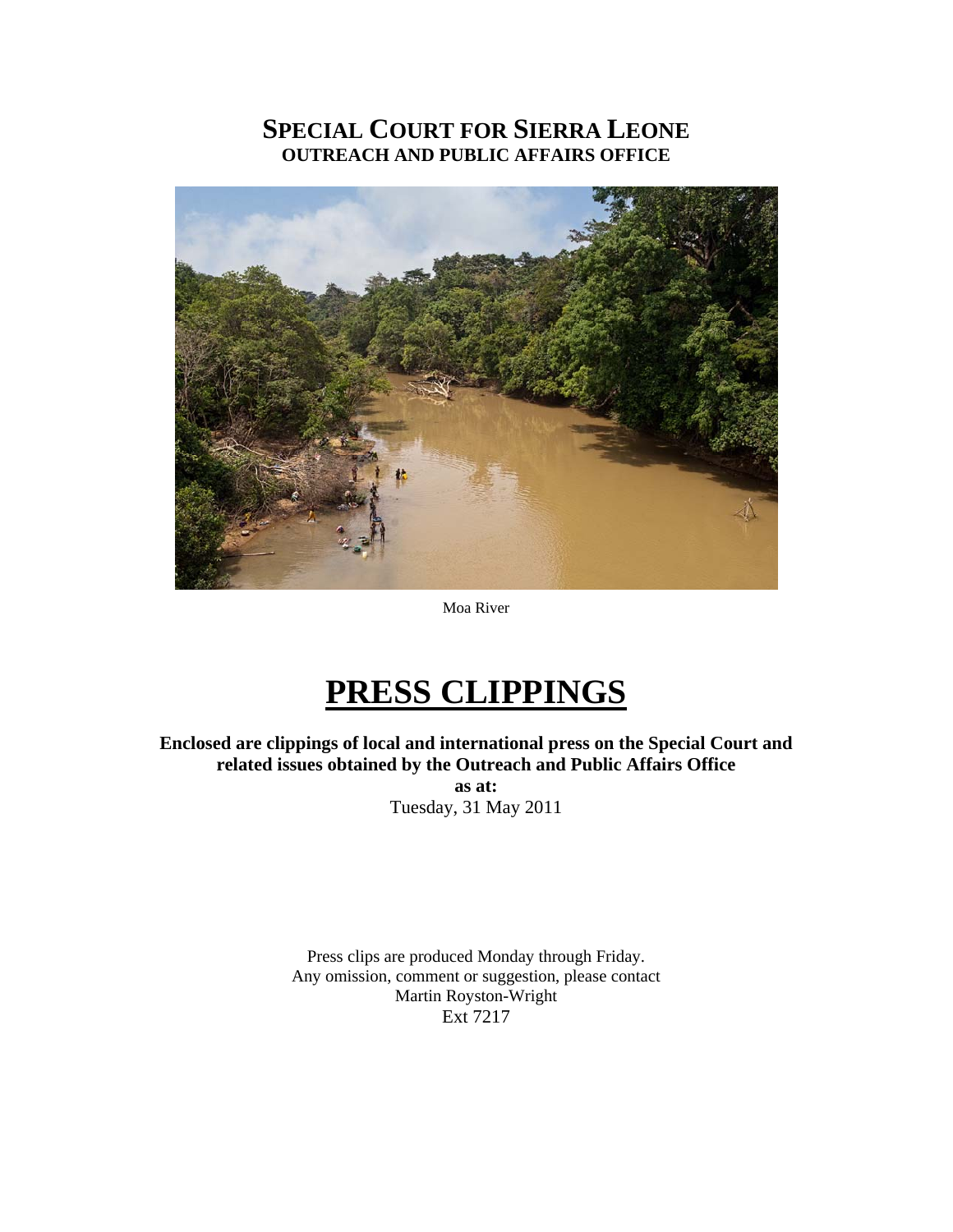| <b>Local News</b>                                                                                        |           |
|----------------------------------------------------------------------------------------------------------|-----------|
| Special Court Ropes in Sierra Leonean / Independent Observer                                             | Page 3    |
| Special Court for Sierra Leone to Hold Contempt Proceedings / Aloft                                      | Page 4    |
| <b>International News</b>                                                                                |           |
| Kenya Denies Undermining International Criminal Court / Voice of America                                 | Pages 5-6 |
| Representatives of STL take part in Lebanon's First International Criminal Justice/ <i>Iloubnan.Info</i> | Page 7    |
| Charges Against Recently Arrested Fugitives Must Expose Sexual Crimes / UN News                          | Page 8    |
| Kenyan Government Loses Bid to Stop Hague Trials / Reuters                                               | Page 9    |
| War Criminal Ratko Mladic to Be Sent to The Hague within 24 Hours / Sofia News Agency                    | Page 10   |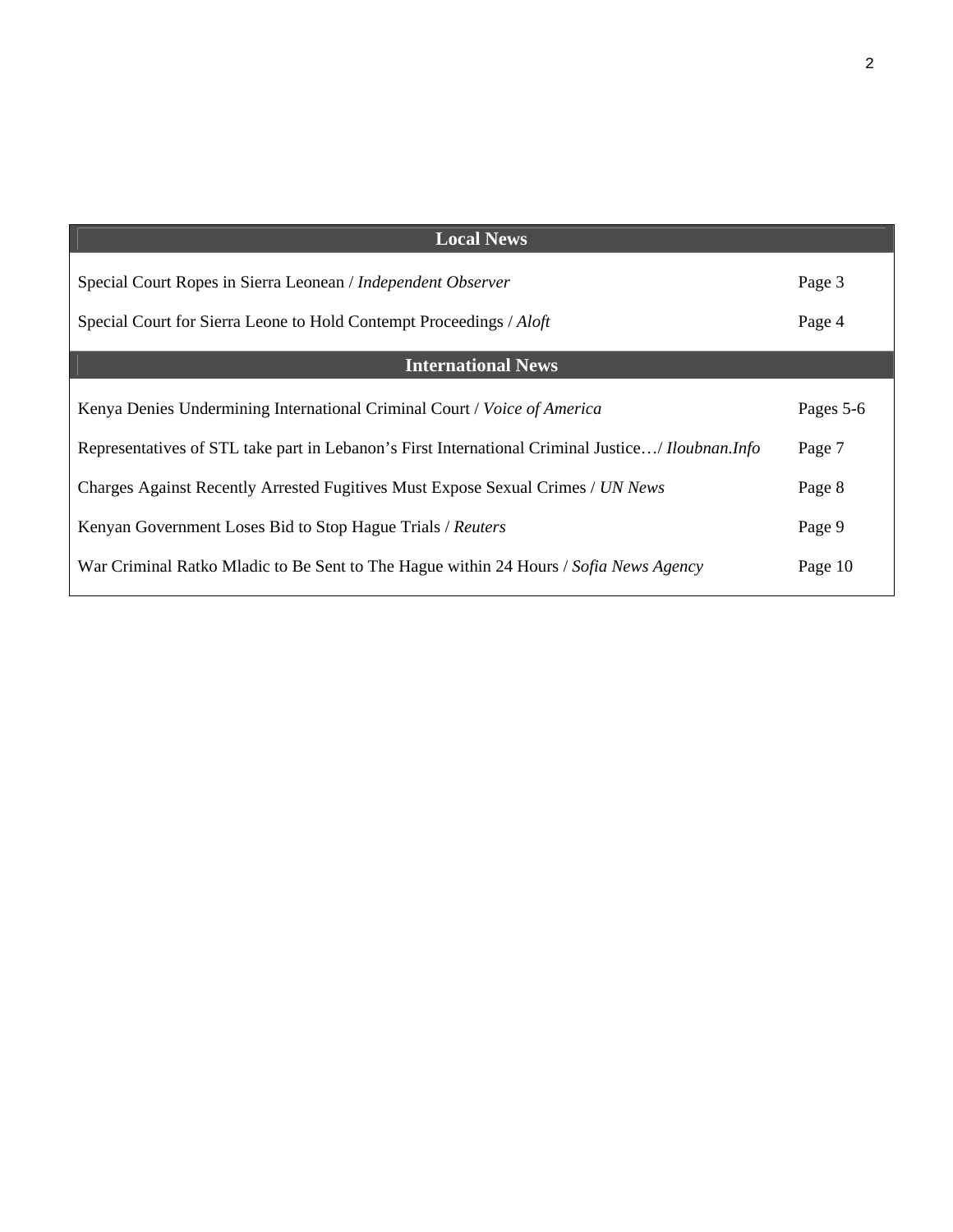Sierra Leone rebel charged with contempt in Taylor trial Wed May 25, 2011 3:27pm GMT

AMSTERDAM (Reuters) - Judges at the Sierra Leone war crimes court have charged a former rebel fighter with contempt of court for trying to bribe prosecution witnesses in the trial of former Liberian president Charles Taylor, officials said.

Prosecutors in February requested a probe into allegations that a defence investigator and other people tried to bribe prosecution witnesses into recanting their evidence.

In a ruling made public on Wednesday, judges charged alleged former Revolutionary United Front (RUF) rebel Eric Senessie with contempt, but dismissed allegations

that a defence investigator had also tried to influence witnesses.

"There are sufficient grounds to proceed against Eric Senessie for contempt of court, but ... there are insufficient grounds to proceed against any other person," the court said.

The ruling was made on Tuesday, court documents showed.

Senessie was charged with nine counts of contempt, including knowingly and willfully interfering with the court by allegedly offering to bribe or influence five witnesses, including two protected witnesses to persuade them to recant testimony.

Turn to page 2

# **Alleged bribery at Special Court**

ecial Court rop

Sierra Leo

### from front page

Prosecutors had alleged that Senessie told the witnesses he had been sent by Taylor's defence team to persuade them to change their testimonies

against the former Liberian leader.

Taylor, has denied all 11 charges of instigating murder, rape, mutilation, sexual slavery and conscription of child soldiers during wars in Liberia and

Sierra Leone in which more than 250,000 people were killed.

He is accused of directing RUF rebels in a campaign of terror to plunder Sierra Leone's diamond mines for profit.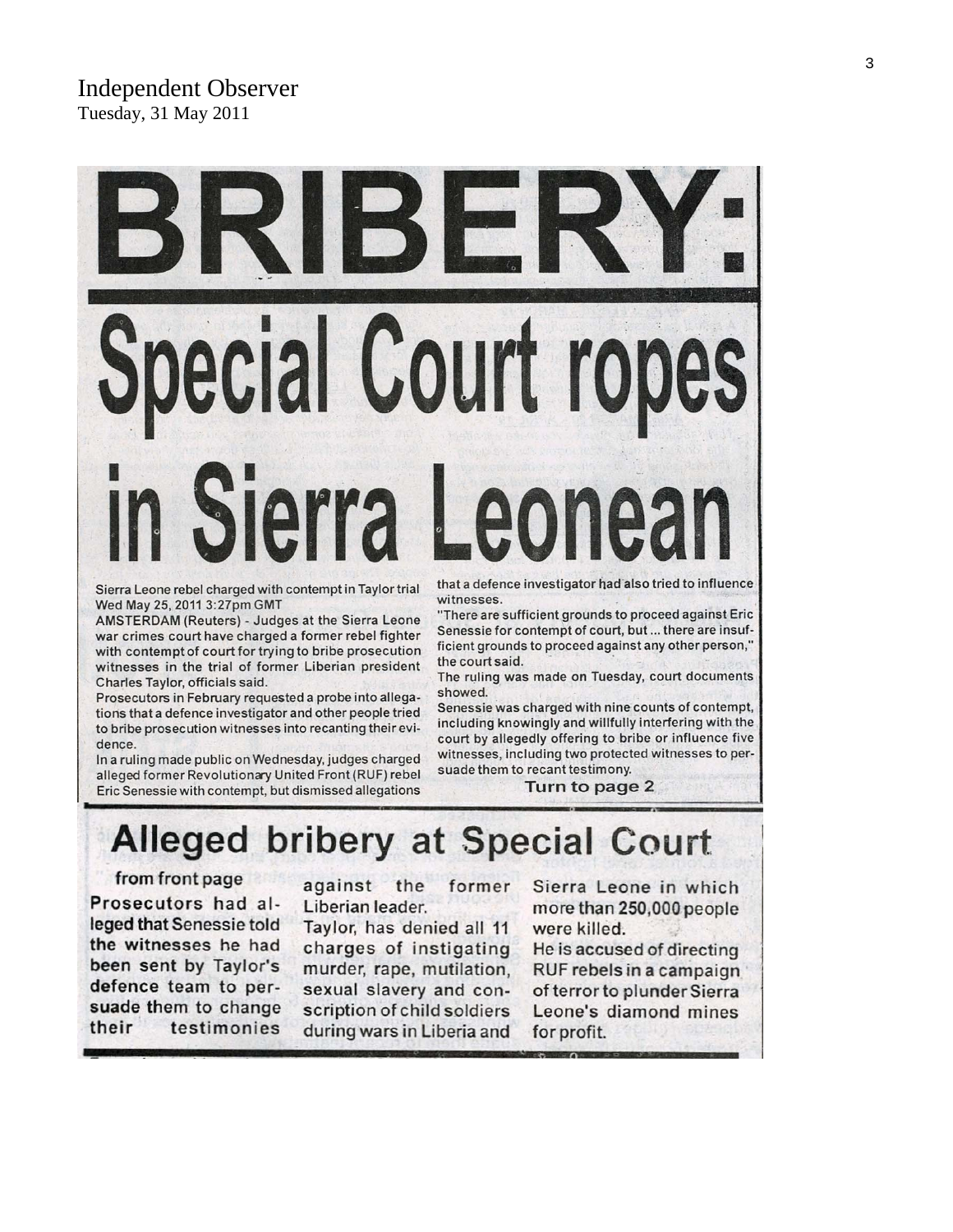### **Special Court for Sierra Leone to Hold Contempt Proceedings**

#### By Alpha Sesay

Special Court for Sierra Leone

judges have issued orders for two member of Sierra Leone's Revoluseparate contempt proceedings to tionary United Front (RUF), the be held in respect of allegations rebel group which Mr. Taylor is on that several individuals have at- trial for allegedly supporting, attempted to contact prosecution wit-tempted to bribe prosecution witnesses with bribes for them to re- nesses, including protected witcant their evidence against ac- nesses who had testified against cused or convicted persons.

relate to allegations that persons Liberian President. acting on behalf of the defense for The Trial Chamber judges granted Charles Taylor attempted to bribe the Prosecution's request and diseveral prosecution witnesses, in- rected the Registrar of the Court cluding those with protective mea- to appoint an independent counsel sures for them to recant their evi- to investigate whether the allegadence against the former Liberian tions were true. The Registrar appresident who is on trial for alleg-pointed William L. Gardner as in-<br>edly controlling and providing sup-dependent counsel on March 18 port to rebel forces in Sierra Leone. 2011. On April 21 2011, the inde-Prosecutors say that Mr. Taylor is pendent counsel submitted a reresponsible for war crimes, crimes port of his findings in which he against humanity and other seri-concluded that while there was inous violations of international hu-sufficient evidence to proceed in manitarian law committed in the contempt against Mr. Prince Tayterritory of Sierra Leone from No- lor, "there are sufficient grounds vember 1996 to January 2002. Mr. to proceed against Eric Senessie Taylor has denied the allegations for contempt of Court." against him.

members of the Armed Forces Senessie and directed the indeare now serving jail terms in a Senessie pursuant to said indict-Rwandan jail personally attempted ment. to contact protected witnesses by In the said indictment, Mr. Freetown with instructions to of- Fornie, protected witnesses TF1their evidence against them.

jail terms in Rwanda, and two testimonies against Mr. Taylor. can peacekeepers in 1998.

On February 25 2011, Prosecutors his evidence. filed a motion in which they al- The Registrar appointed Robert L. Mr. Taylor's defense team, Prince March 23 2011. On May 11 2011,

Mr. Taylor for them to recant their The first contempt proceedings testimonies against the former

The Trial Chamber therefore or-The second contempt proceedings dered that an "Order in lieu of Inrelate to allegations that convicted dictment" be issued against Mr. Revolutionary Council (AFRC) who pendent counsel to prosecute Mr.

phone while at the same time dis- Senessie is alleged to have offered closing the identities of said pro- bribes to Prosecution witnesses tected witnesses to agents in Mohamed Kabbah, Dauda Aruna fer the witnesses bribes to recant 516, TF1-585 and Aruna Gbonda all of whom testified against Mr. Tay-Two AFRC convicts, Ibrahim Bazzy lor in The Hague. It is alleged that Kamara and Santigie Borbor Kanu, Mr. Senessie tried to influence aka 55, both of whom are serving these witnesses to recant their former members of the AFRC, In the case of the AFRC convicts Hassan Papa Bangura, aka serving jail terms in Rwanda and Bomblast and Samuel Kargbo, aka former AFRC commanders in Sammy Ragga, both of whom re- Freetown, the Trial Chamber on side in Sierra Leone are alleged to March 18 2011 issued a decision have breached such protective in which the judges directed the measures for witnesses. The AFRC Registrar to appoint an indepenwere a group of Sierra Leonean dent counsel to investigate allegasoldiers who overthrew the demo- tions that convicted persons Mr. cratic government of Sierra Leone Kamara and Mr. Kanu, together in May 1997. The AFRC teamed up with former AFRC members Ragga with RUF rebels to establish a junta and Bomblast had attempted to ingovernment which ruled Sierra fluence a protected witness who Leone until they were forcefully had testified in the AFRC trials removed from power by West Afri- before the Special Court for Sierra Leone in order to have him recant

leged that former investigator for Herbst as independent counsel on Taylor and Eric Senesie, a former he independent counsel submitted

#### a report of his findings.

counsel submitted that there are Freetown. It is not yet clear where sufficient grounds to believe that the contempt proceedings will be all four persons had indeed held but it is a possibility that the breached protective measures for AFRC convicts Kamara and Kanu witnesses by contacting a pro- will be made to leave their tected witness asking him to re- Rwandan jail for a temporary pecant his evidence. The Judges riod to attend said proceedings if therefore ordered that an indict-they are held at a place outside ment for contempt be issued Rwanda. Justice Teresa Doherty, against all four persons and that a judge of the Trial Chamber hearthe independent counsel pros-ing Mr. Taylor's trial has been asecutes them pursuant to said in-signed as designated judge for both dictment. In the said indictment, contempt proceedings.

all four persons are accused of trving to influence Protected Witness TF1-334 who testified against the AFRC convicts before Special Court In his report, the independent for Sierra Leone judges in

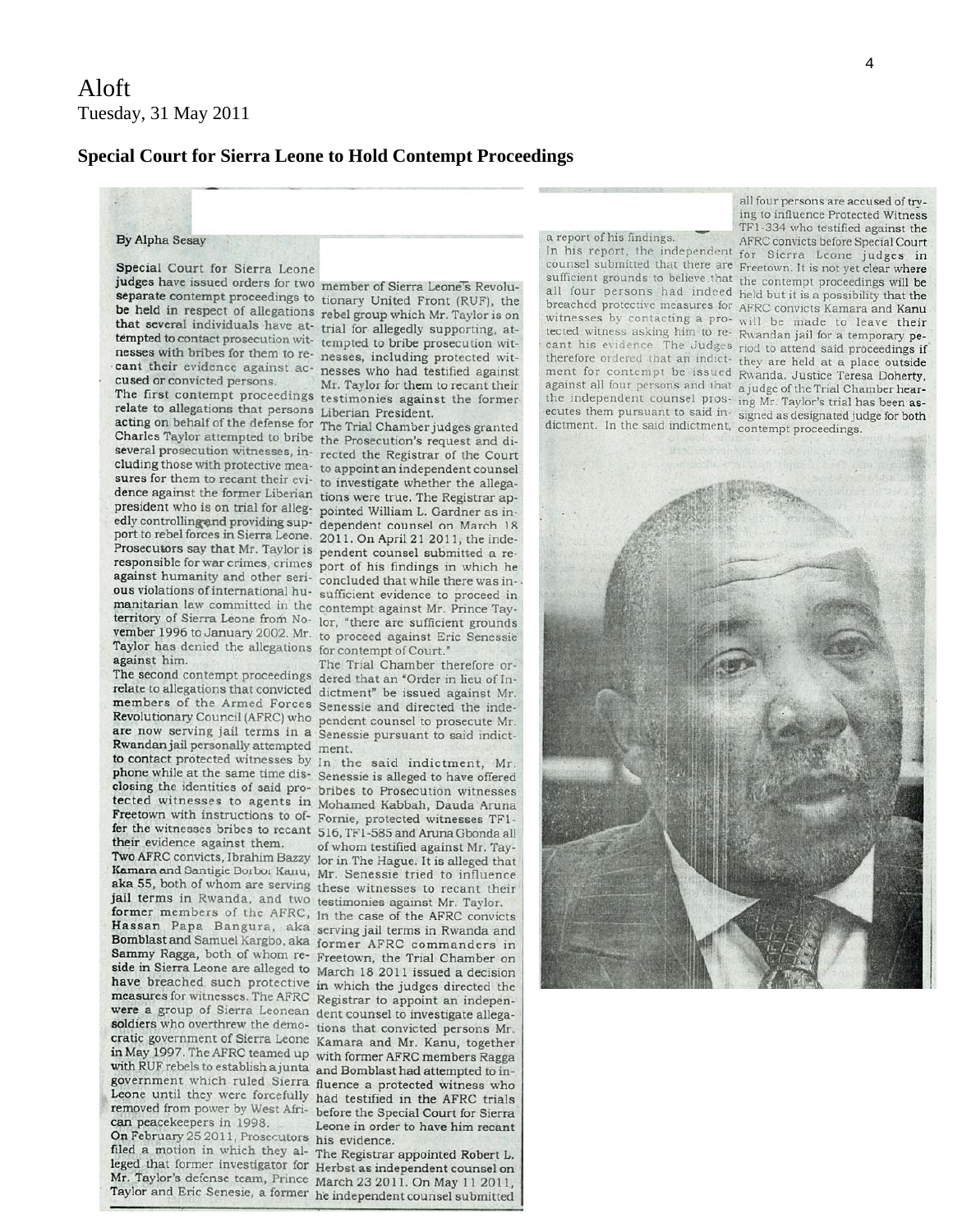# Voice of America Monday, 30 May 2011

## **Kenya Denies Undermining International Criminal Court**

Peter Clottey



**Photo: AP** 

*Back row, former Kenyan Education Minister Ruto, left, former Kenyan Minister of Industrialization Kosgey, center, and Kenyan broadcaster Sang, right, appear at the International Criminal Court in The Hague, Netherlands, April 7, 2011* 

Kenya's Justice and Constitutional affairs minister has denied accusations his government has created a "climate of fear" to undermine the International Criminal Court's [ICC] investigations into post-election violence in 2008.

Fighting between opposing sides in the presidential election left more than 1,300 people dead and displaced hundreds of thousands.

Mutula Kilonzo, who is also the liaison of a cabinet sub-committee on the ICC, said the Hague-based court has yet to officially complain or inform his administration about interference it encountered investigating the 2007 post-election violence.

"I am surprised, because that is not true. I am not aware of any attempt to create fear," said Kilonzo. "If anything, we are working round the clock to make sure the country goes through healing in preparation for next year's elections."

In a statement Sunday, Luis Moreno-Ocampo, chief prosecutor for the ICC, said Kenyan officials are pursuing "regional and political campaigns" to halt the case against six suspects accused of organizing the violence.

He said the campaigns send the wrong signal and promote a "climate of fear" that intimidates potential witnesses, an allegation Kilonzo rejects.

"The prosecutor may be confusing individual activities, individual agendas [as] a government agenda," said Kilonzo.

Kilonzo said his government will continue to cooperate with the ICC to ensure justice for the victims of the post-election violence.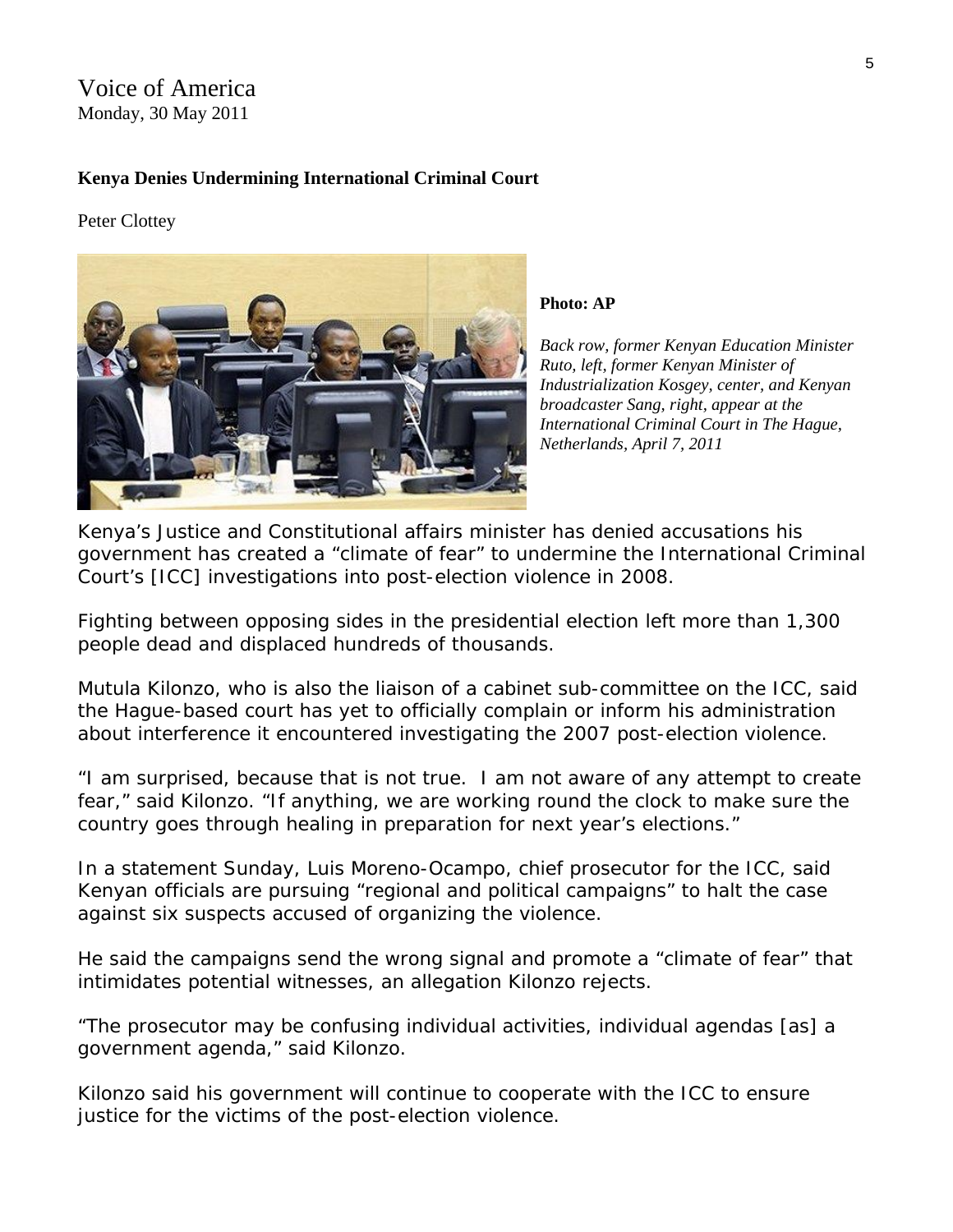He however admitted that recent diplomatic efforts by Kenya's vice president to defer charges against the alleged masterminds of the violence create the perception the government wants to derail the ICC investigations.

The court is investigating six prominent Kenyans accused of being "most responsible" for the attacks.

The suspects include Finance Minister Uhuru Kenyatta, Industrialization Minister Henry Kosgey and suspended Education Minister William Ruto. The others are secretary to the cabinet, Francis Kirimi Muthaura, former police Chief Mohammed Hussein Ali and radio executive Joshua Arap Sang.

Meanwhile, Kenya's cabinet sub-committee on the ICC is scheduled to meet Tuesday, ahead of the expected arrival of ICC officials to continue investigations into the post-election violence.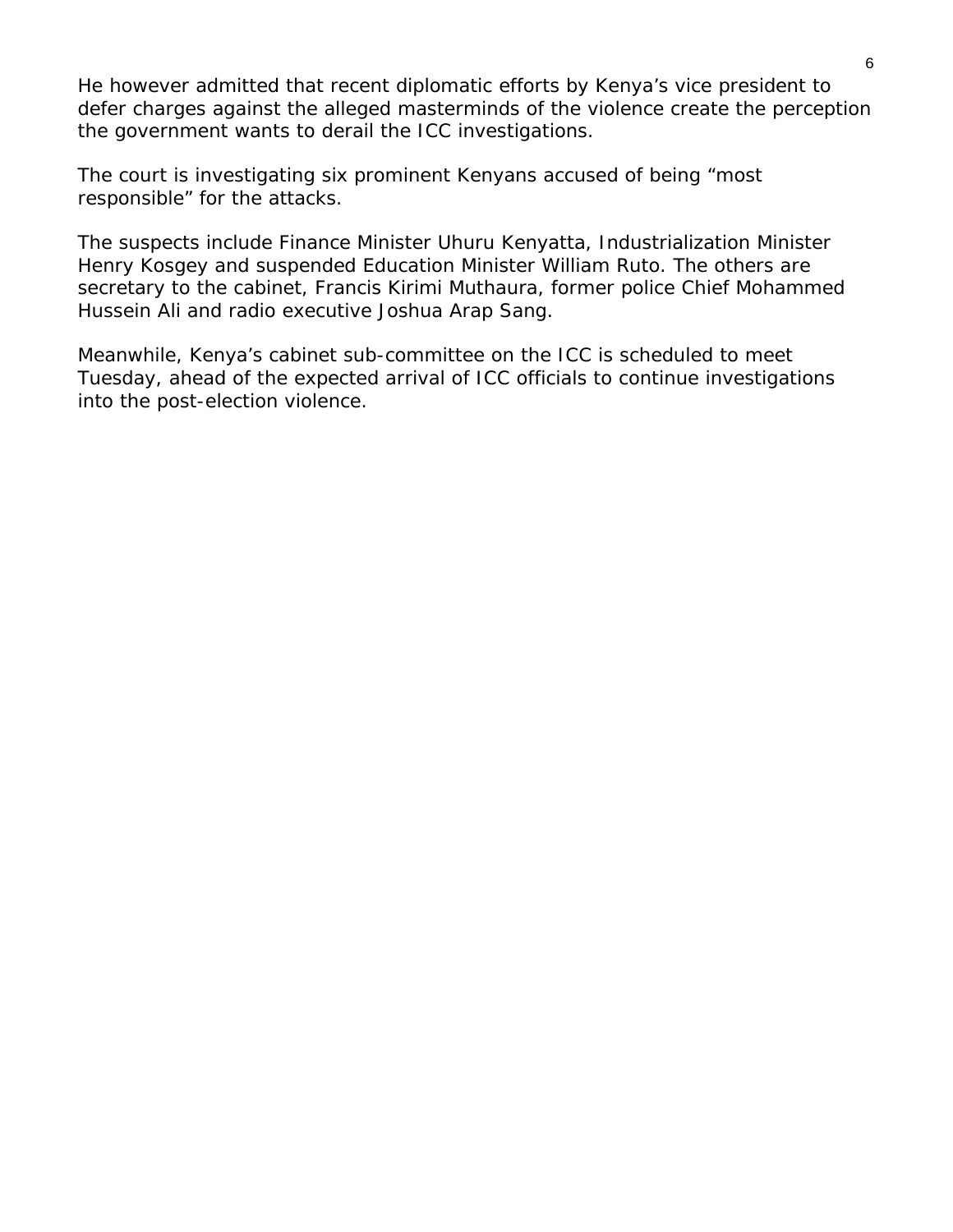# **Representatives of the STL take part in Lebanon's first international criminal justice conference**

Representatives of the Special Tribunal for Lebanon (STL) have participated in a major conference on international criminal justice, organized in Beirut by two Lebanese NGOs – the Scientific Association for the Dissemination of Legal Culture in the Arab World and Justice without Frontiers – in cooperation with the STL Outreach section.

"From the ad hoc Tribunals to the International Criminal Court to the Special Tribunal for Lebanon – Development of International Criminal Adjudication" conference was held in Beirut from May 26th to May 28th. It is the first event of its kind in Lebanon as it brought together officials and experts from several courts including the International Criminal Court, the International Criminal Tribunal for the former Yugoslavia, the International Criminal Tribunal for Rwanda, the Special Court for Sierra Leone and the STL.

The conference, attended by 200 people, placed the work of the Special Tribunal for Lebanon in the context of international justice and discussions included several topics like the establishment and mandate of international judicial institutions, their jurisdiction, the complexity of international investigations and prosecutions, the protection of witnesses, the rights of the accused, the participation of victims, cooperation of states, as well as the impact of the judicial institutions on the communities affected by their work.

The conference concluded with discussions on the most recent legal developments in the Middle East and North Africa. The participants expressed their commitment to the force of law as opposed to the law of force, which they considered essential to the achievement of international peace and security and a guarantee of the respect of human rights. The participants also highlighted the necessity of empowering international criminal justice mechanisms so that they may contribute to a peaceful coexistence among nations.

The organizers unanimously adopted three recommendations.

The first called on Arab countries to join the ICC, the second called upon the civil society in the Arab world to disseminate the culture of human rights, and the third called upon legal professionals and academics to engage with and contribute to international criminal justice.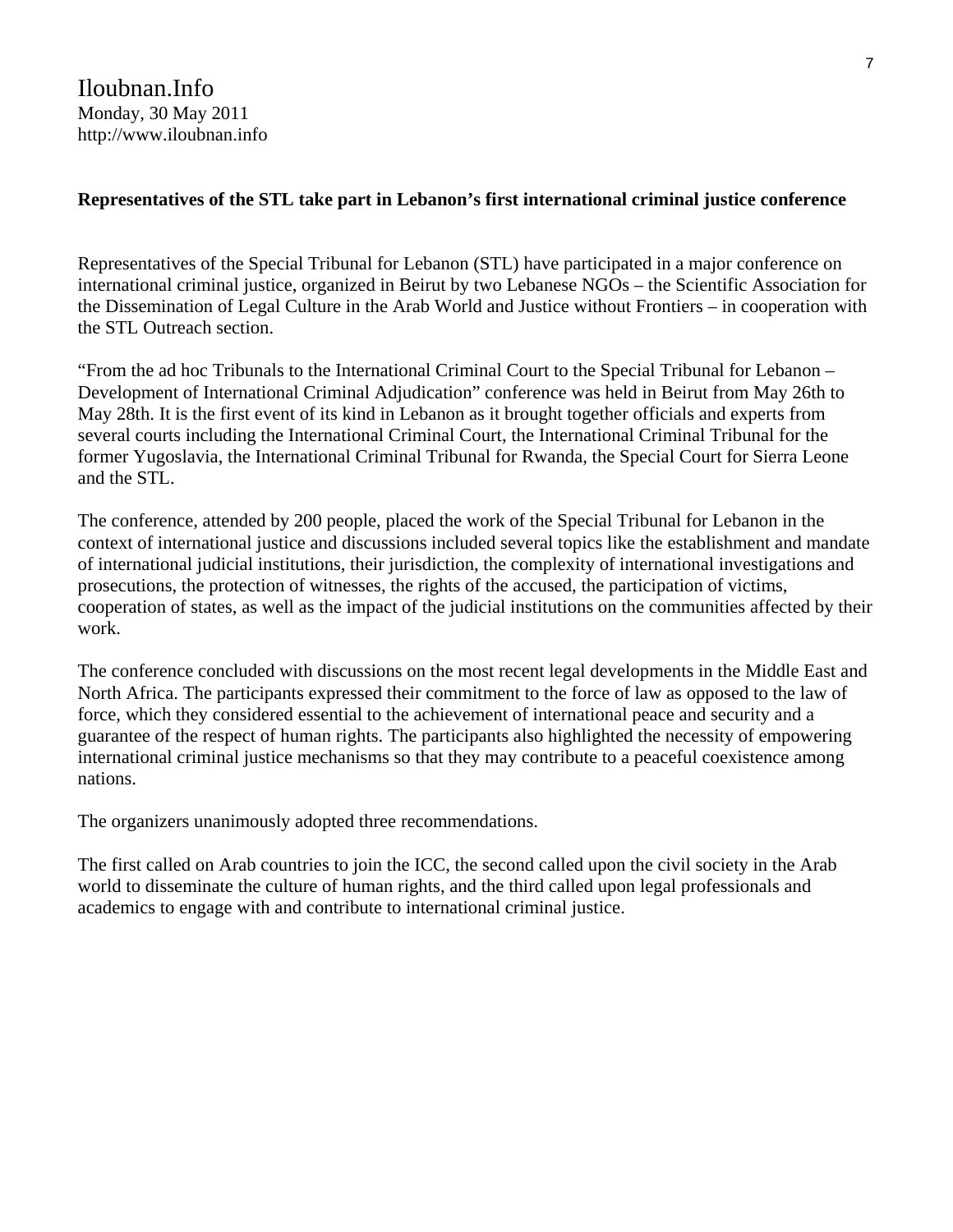UN News Monday, 30 May 2011

# **Charges against recently arrested fugitives must expose sexual crimes – UN envoy**



*Special Representative on Sexual Violence in Conflict Margot Wallström* 

Welcoming the recent arrests of two men long sought for their roles in the Balkans conflicts and the Rwandan genocide, a top United Nations official today stressed the need to ensure that the crimes of sexual violence they both stand accused of are exposed in the legal

process under way.

Ratko Mladiæ was apprehended last week in Serbia after evading capture for almost 16 years, while Bernard Munyagishari was arrested in the Democratic Republic of the Congo (DRC).

The Special Representative of the Secretary-General on Sexual Violence in Conflict, Margot Wallström, said that the indictments of the two men show that the fight against impunity for crimes of conflict-related sexual violence continues to yield results.

"In most media reports on their respective apprehension, however, sexual violence used as a tactic or weapon of war is repeatedly neglected from being mentioned," she said in a statement.

Mr. Mladiæ, the war-time leader of the Bosnian Serb forces, is awaiting transfer to The Hague, where he will stand trial before the International Criminal Tribunal for the former Yugoslavia (ICTY).

He is charged with 15 counts that include the murder of close to 8,000 Bosnian Muslim men and boys in Srebrenica in July 1995. In the indictment, sexual abuse or sexual violence is mentioned five times.

Mr. Munyagishari, the former head of the Interahamwe Hutu militia for the city of Gisenyi in western Rwanda, is charged with five counts that include genocide, and rape as a crime against humanity, during the slaughter of an estimated 800,000 Tutsis and moderate Hutus that took place in little more than three months beginning in April 1994.

He is awaiting transfer to the International Criminal Tribunal for Rwanda (ICTR), which is based in Arusha, Tanzania.

"It is crucial that the terrible acts of sexual violence they both stand accused of are exposed in the legal process currently under way," stated Ms. Wallström.

"Only by explicitly bringing these horrible deeds into the open can we help to break history's greatest silence."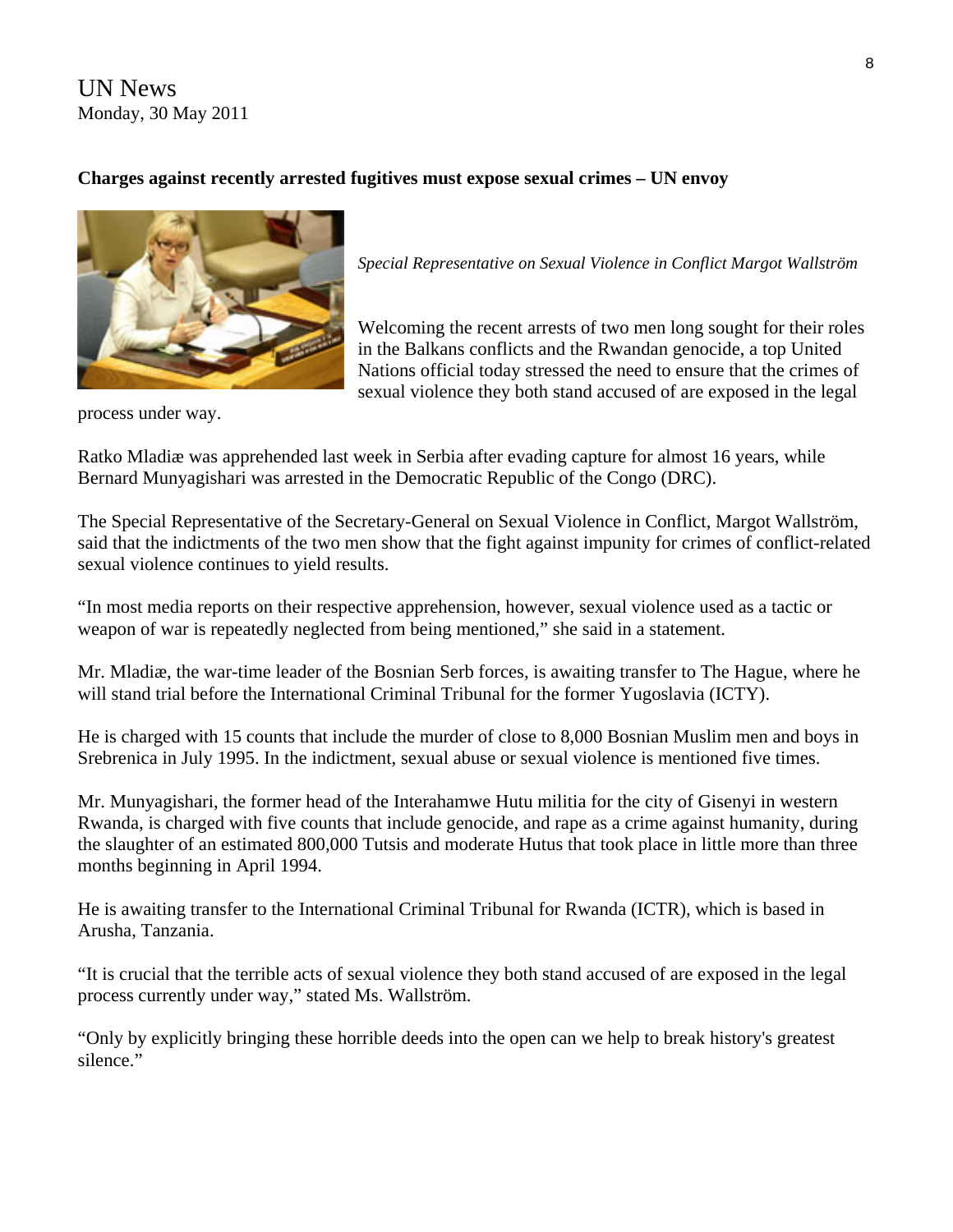Reuters Tuesday, 31 May 2011

## **Kenyan government loses bid to stop Hague trials**

Kenya failed on Monday to halt an International Criminal Court investigation into its postelection violence when judges said a lack of national proceedings warranted the need for the case to go ahead.

ICC prosecutors have accused six political and business figures of involvement in the 2007- 08 violence that killed more than 1,200 people. All six say they are innocent of the charges.

In March, Kenya's government objected to the proceedings, arguing adoption of its new constitution and other reforms had opened the way for it to conduct its own prosecution.

The court said that pre-trial judges had found that Kenya's request did not provide "concrete evidence of ongoing proceedings before national judges" against the six suspects.

The pre-trial judges added that Kenya did not provide information on any crimes or incidents over which the suspects are being investigated or questioned.

They added the court lacked information about the dates when investigations, if any, had commenced and whether the suspects were actually questioned. ICC judges were not given Kenyan police or prosecution reports about any questioning.

Consequently, the court ruled that it "cannot but determine that the case is admissible."

The Kenyan government can still file an appeal against the ICC decisions within five days.

The six accused men are Finance Minister Uhuru Kenyatta, Cabinet Secretary Francis Muthaura, Postal Corporation chief Hussein Ali, suspended government ministers William Ruto and Henry Kosgey, and radio executive Joshua Arap Sang.

Prosecutor Luis Moreno-Ocampo accused government officials on Sunday of creating a "climate of fear" through a campaign to halt the ICC's probe that was intimidating potential witnesses and undermining national and international investigations.

Last month the U.N. Security Council shelved a request by Kenya to defer the ICC proceedings.